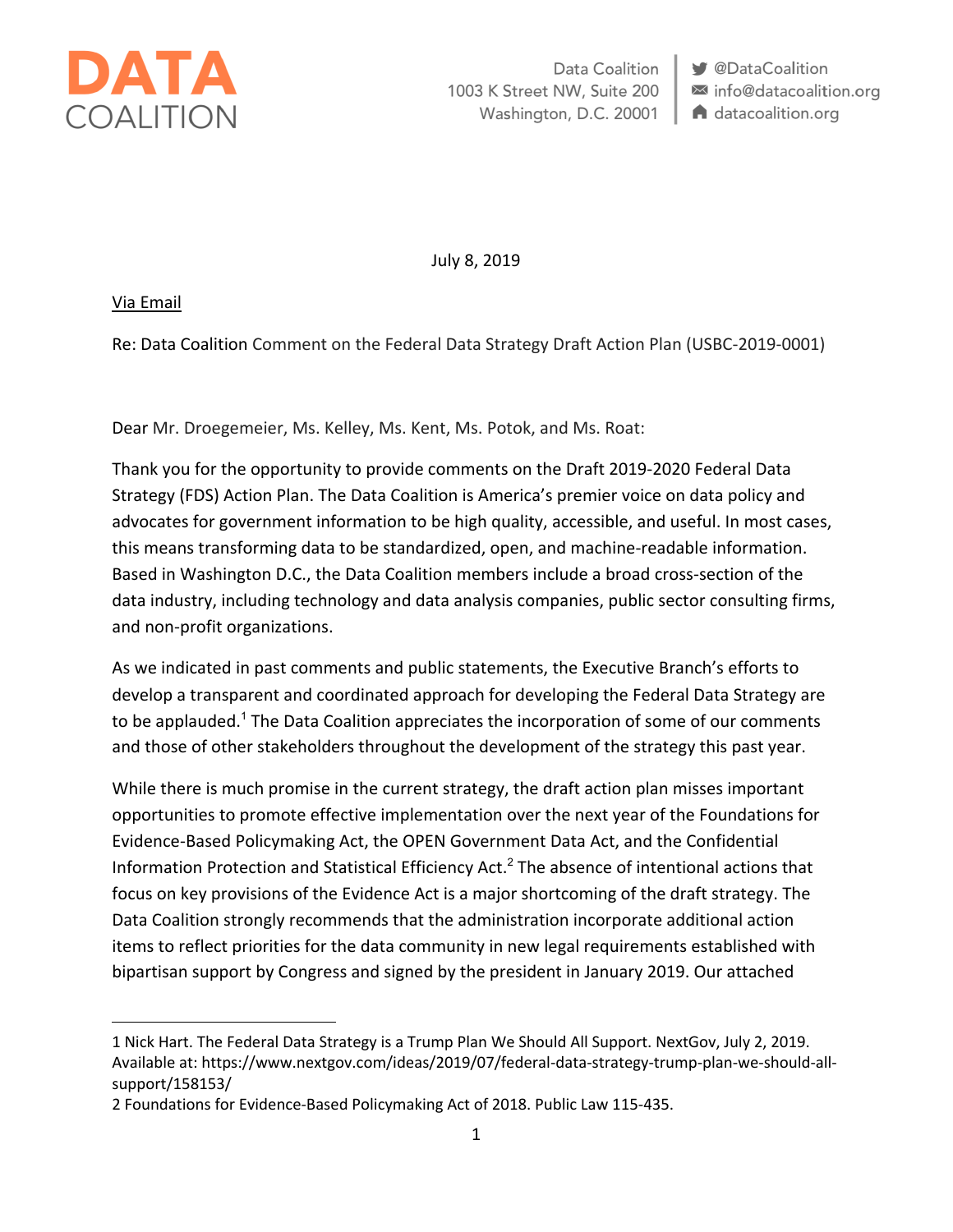comments include targeted suggestions to ensure the Action Plan aligns with the Evidence Act, among other recommendations.

The Data Coalition and its members look forward to continuing to support the development and implementation of this important strategy. Should you have additional questions about our comments, please contact the Data Coalition's Senior Director for Policy, Christian Hoehner (christian.hoehner@datacoalition.org).

Thank you again for the opportunity to provide feedback.

Regards,

Nitale Roh

Nick Hart, Ph.D. CEO Data Coalition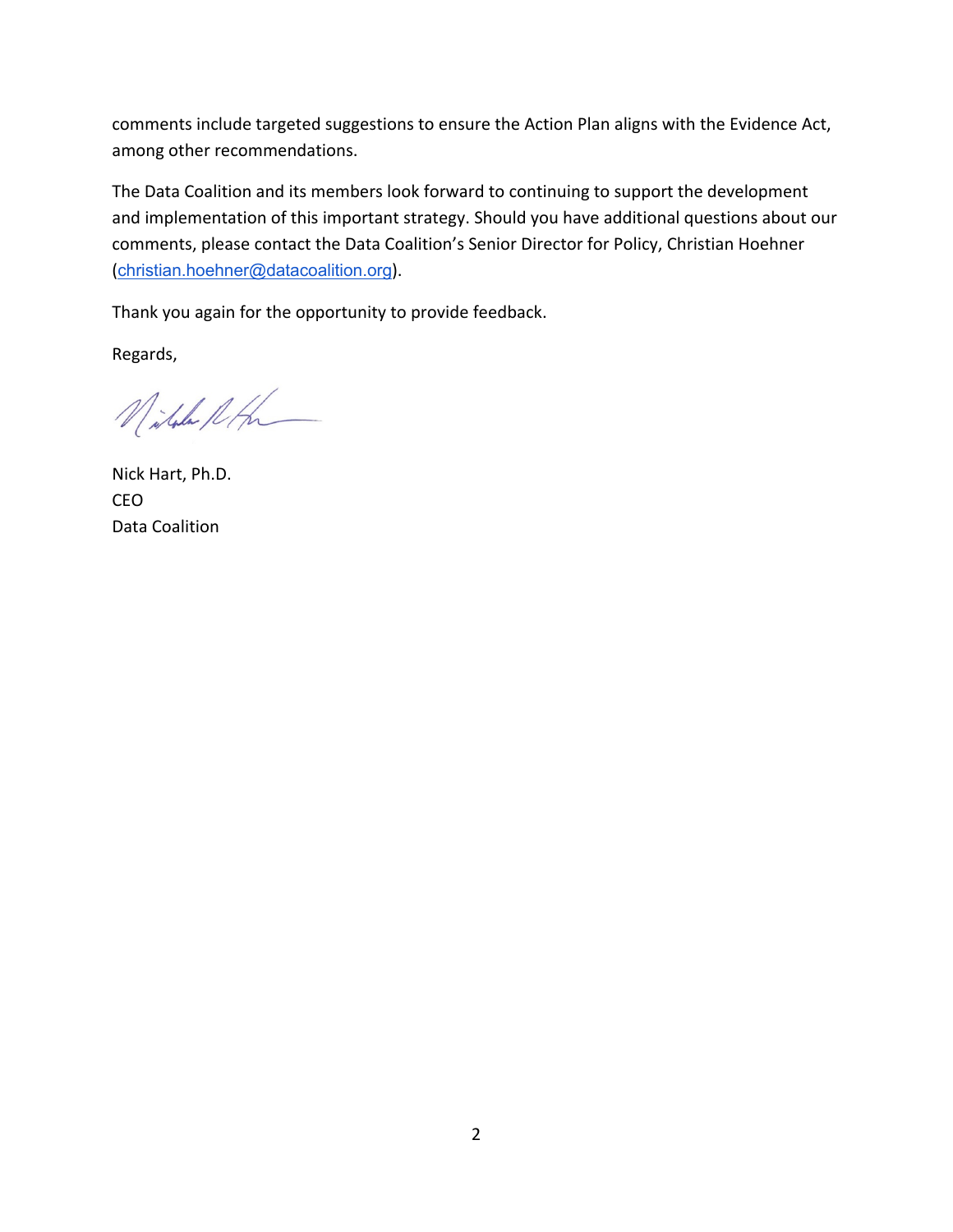

Data Coalition 1003 K Street NW, Suite 200 Washington, D.C. 20001 **S** @DataCoalition info@datacoalition.org A datacoalition.org

# DATA COALITION COMMENTS ON THE FEDERAL DATA STRATEGY YEAR 1 ACTION PLAN

# **1 - RECOMMENDATIONS FOR NEW COMMUNITY ACTIONS**

#### **ESTABLISH A GOVERNMENT-WIDE ORGANIZATIONAL IDENTIFIER WORKING GROUP**

The federal government currently uses more than 50 organizational identifiers for companies, nonprofits, and other non-federal entities.<sup>3</sup> Because the same entity, or organization, is identified differently by multiple federal agencies, entity matching can be excessively time consuming and resource intensive for developing regulatory analysis, implementing regulations, conducting investigations, implementing contracts, or collecting information for oversight and accountability purposes. The U.S. government previously conducted a working group to study the issue, though little progress has been made to adopt common identifiers over the past decade, notwithstanding global efforts -- in conjunction with some U.S. federal agencies -- to develop, adopt, and implement non-proprietary identifiers. For example, the Legal Entity Identifier (LEI), is a global standard that could be further considered for application across federal agencies alongside existing non-interoperable identification codes.4

In 2016 OMB convened the Employer Data Matching Workgroup which included fourteen representative federal agencies. The working group was charged with documenting the issues in "matching and uniquely identifying establishments and firms within and between data sets and over time," identifying potential solutions to these challenges, and making recommendations to "improve the Federal government's ability to identify and match unique firms and establishments (and the relationship between the two) within and across Federal data sets."5 The working group also produced an inventory of various agency data resources

<sup>&</sup>lt;sup>3</sup> Duncan, J. A Jungle of Entity Identifiers and What We're Going to Do About It. Washington, D.C.: Data Coalition, 2014. Available at: https://www.datacoalition.org/a-jungle-of-entity-identifiers-and-whatwere-going-to-do-about-it/

<sup>4</sup> Berner, Richard. Breaking Through Barriers Impeding Financial Data Standards. Washington, D.C.: Office of Financial Research, 2017. Available at: https://www.financialresearch.gov/from-thedirector/2017/02/02/breaking-through-barriers-impeding-financial-data-standards/

<sup>5</sup> Employer Data Matching Workgroup White Paper. Washington, D.C., 2017. Available at: https://www.cep.gov/comments/Employer-Data-Matching-Workgroup\_White-Paper.pdf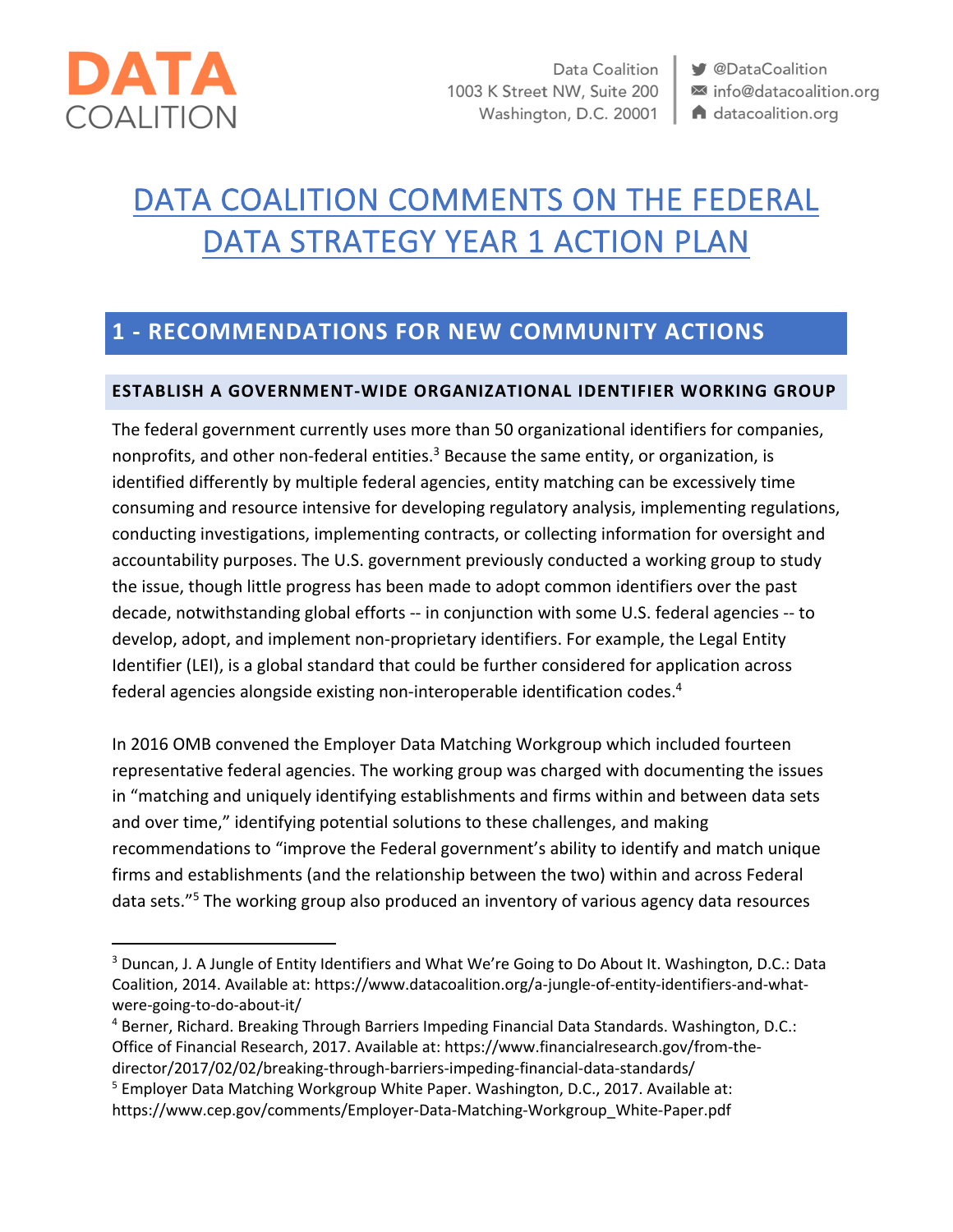used for identifying and monitoring U.S. employers.

The FDS should include an Action Item which leverages and extends the initial steps to improve common entity identifiers. This could include an additional study on the disparate identification codes currently in use and a feasibility study on a full transition to a common nonproprietary federal entity identifier such as the LEI.

# **2 - RECOMMENDATIONS FOR EVIDENCE ACT IMPLEMENTATION**

The draft Action Plan should take steps to address core requirements and provisions of the Evidence Act, including a number of provisions that appear to be omitted altogether from the draft Action Plan.

#### **PROVIDE GUIDANCE FOR AGENCY-BY-AGENCY CDO DESIGNATIONS**

The deadline in the Evidence Act to identify new Chief Data Officers is July 13, 2019. To date, OMB has not yet issued implementation guidance for how agencies should approach appointments, staffing, or infrastructure related to what will be a new role in more than 100 federal agencies. The Data Coalition strongly recommends that OMB prioritize the issuance of guidance to implement this important role, along with the corresponding enhancements the designated leaders will provide for managing privacy risks and improving data quality, access, and use. In particular, the Coalition recommends that the guidance clearly delineate and reaffirm the Evidence Act's intent that, generally speaking, CDOs serve as officials that are distinct and separate from Chief Information Officers and Chief Financial Officers. Guidance would also be useful for agencies seeking insights about how to appropriately resource the new function, including:

- Staffing and training an appropriate workforce;
- Identifying and sharing models and best practices for CDOs to acquire analytic platforms and tools
- Organizing the CDO to best fit within appropriate organization structures, including where FITARA funding may be appropriate for supporting implementation
- Further delineation of the eligibility requirements for CDOs, as explicated in the OPEN Government Data Act.

#### **ESTABLISH AND EMPOWER THE CDO COUNCIL**

In addition to guidance on the CDO positions and roles, we strongly recommend OMB include an Action Item addressing the establishment and empowerment of the statutory CDO Council.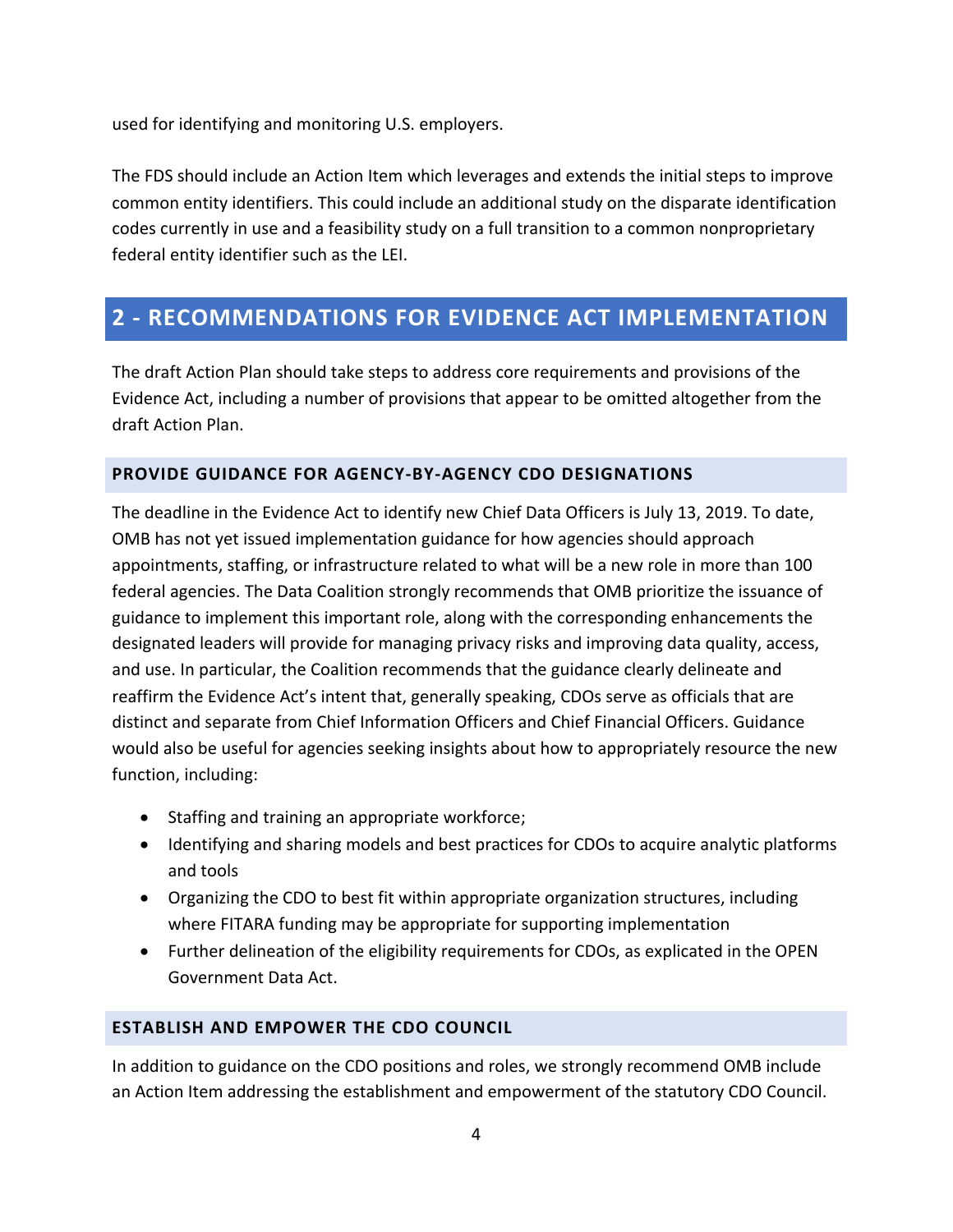In particular, the CDO Council's roles should be appropriately connected to the proposed OMB Council and the agency Data Governance Committees.

## **ISSUE GUIDANCE ON THE ESTABLISHMENT OF EVALUATION OFFICERS AND STATISTICAL OFFICIALS**

Title 1 of the Evidence Act includes provisions that aim to bolster government's capacity to use data and to engage in evidence-based policymaking. The Draft Action Plan should include actions that recognize the need to designate evaluation officers and statistical officials, as well as to create respective policies and practices for evaluation as outlined by the Evidence Act. The administration has notably included other references to the importance of the evaluation function and key statistical activities in government-wide guidance and planning documents, but the data strategy must be clearly connected to these critical users of government data.<sup>6</sup>

#### **ESTABLISH THE ADVISORY COMMITTEE ON DATA FOR EVIDENCE-BUILDING**

When the U.S. Commission on Evidence-Based Policymaking issued its unanimous recommendations to Congress and the President in 2017, it suggested the establishment of the National Secure Data Service as a modern shared service for data linkage activities.<sup>7</sup> The Evidence Act includes the creation of an advisory committee to further explore and make recommendations on how to go about achieving the Evidence Commission's vision. The President's FY 2020 Budget also includes references to the establishment of a data service. Initial steps can be undertaken, including the creation of the advisory committee, to ensure effective implementation of such a new entity. The Data Coalition recommends the action plan includes a specific action item that makes progress on developing the National Secure Data Service as a targeted strategy for improving access to data while strengthening existing privacy protections.

## **ISSUE A NOTICE OF PROPOSED RULEMAKING ON THE CODIFICATION OF STATISTICAL POLICY DIRECTIVE NO. 1**

Title III of the Evidence Act includes a recommendation from the Commission on Evidence-Based Policymaking to codify OMB Statistical Policy Directive No. 1. The Data Coalition recommends that OMB immediately initiate the regulatory process to ensure SPD1 is reflected in administrative law as soon as possible. As new approaches for data management, curation,

 $6$  See OMB Circular A-11 (2019) and White House Office of Management and Budget. Delivering Government Solutions in the 21st Century: Reform Plan and Reorganization Recommendations. Washington, D.C.: The White House, 2018.

<sup>7</sup> U.S. Commission on Evidence-Based Policymaking (CEP). *The Promise of Evidence-Based Policymaking*. Washington, D.C.: Government Printing Office, 2017.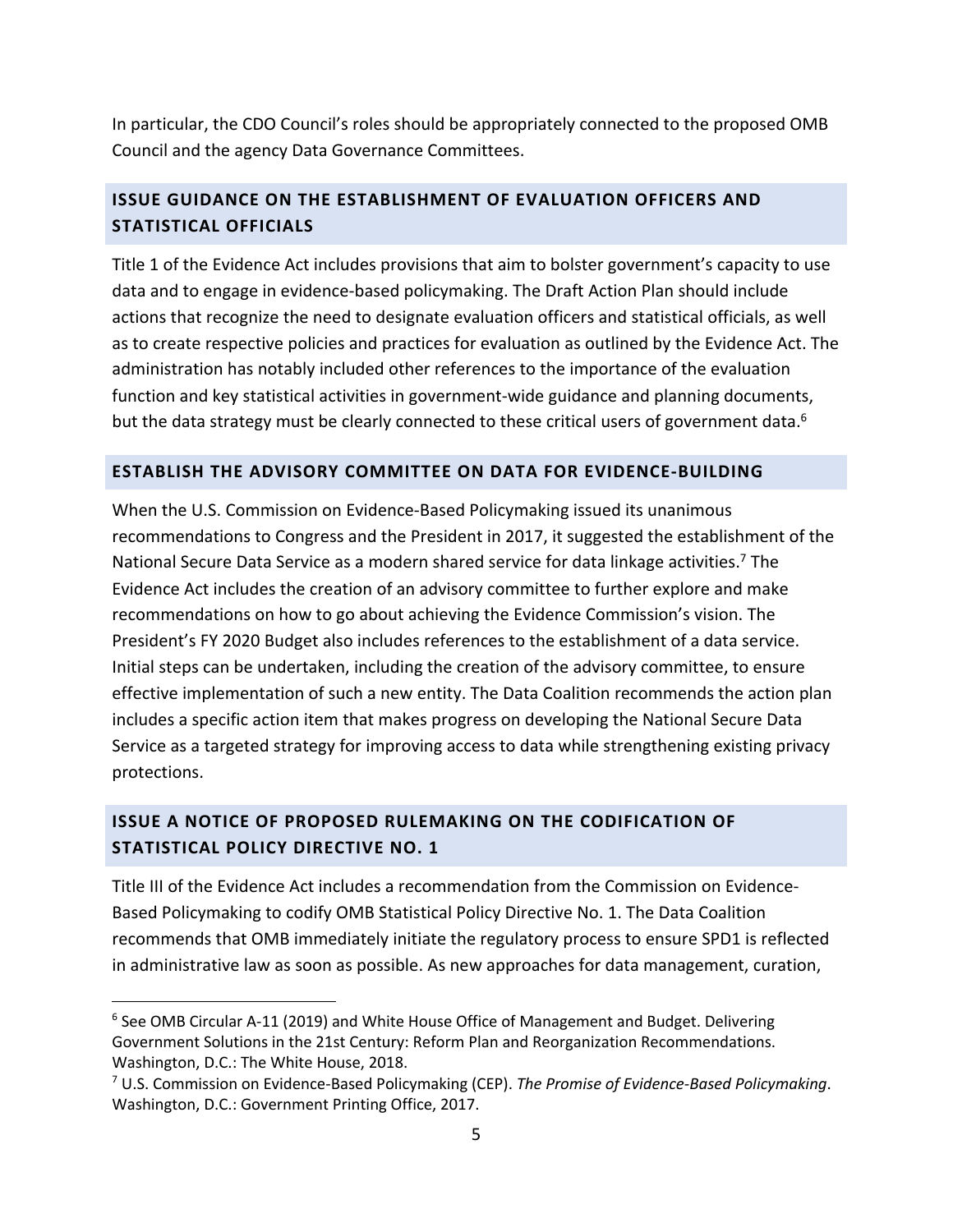access, and use emerge, government agencies must take steps to ensure the American public can trust government to safely and securely steward this information. The codification of SPD1 represents an important set of guidance for federal agencies about protecting data in a manner that enhances public trust.

# **3 - STRENGTHENING PROPOSED DRAFT ACTIONS**

#### **ACTION 1 - CREATE AN OMB DATA COUNCIL**

The Data Coalition applauds OMB's recognition of the need to better coordinate data policy across government. Importantly, Action 1 builds on a suggestion from the Commission on Evidence-Based Policymaking that OMB may need to reorganize to better manage data policies moving forward.8 In implementing the OMB Data Council, the Data Coalition recommends leveraging the new CDO Council, the White House Data Fellows, and coordinate as appropriate with federal agencies tasked with government-wide data functions.

## **ACTION 2 - DEVELOP A CURATED DATA SCIENCE TRAINING AND CREDENTIALING CATALOG**

Ensuring a strong workforce for data science and analysis is an important aspect of a successful long-term Federal Data Strategy. The effort to develop a catalog of training and credentialing programs should focus on the task and operational function of employees, link to the CDO Council infrastructure, and be updated routinely (e.g., every six months) to maintain relevance.

#### **ACTION 3 - DEVELOP A DATA ETHICS FRAMEWORK**

The Data Coalition applauds the inclusion of the ethics framework as part of the plan. Ensuring that data are ethically and responsibly used is essential to the success of evidence-based policymaking and informed decision-making in our society. To that end, the Data Coalition encourages that the ethics framework reflects decision points and directives that are mapped to specific examples to improve the salience for practitioners and the American public. This could be done, for example, along each of the lifecycle stages of data management articulated in the Federal Data Strategy. The ethics framework should involve a transparent and participatory development process, and include periodic updates based on public input.

#### **ACTION 4 - DEVELOP A DATA PROTECTION TOOLKIT**

 <sup>8</sup> See Rec. 5-3 in CEP, 2017.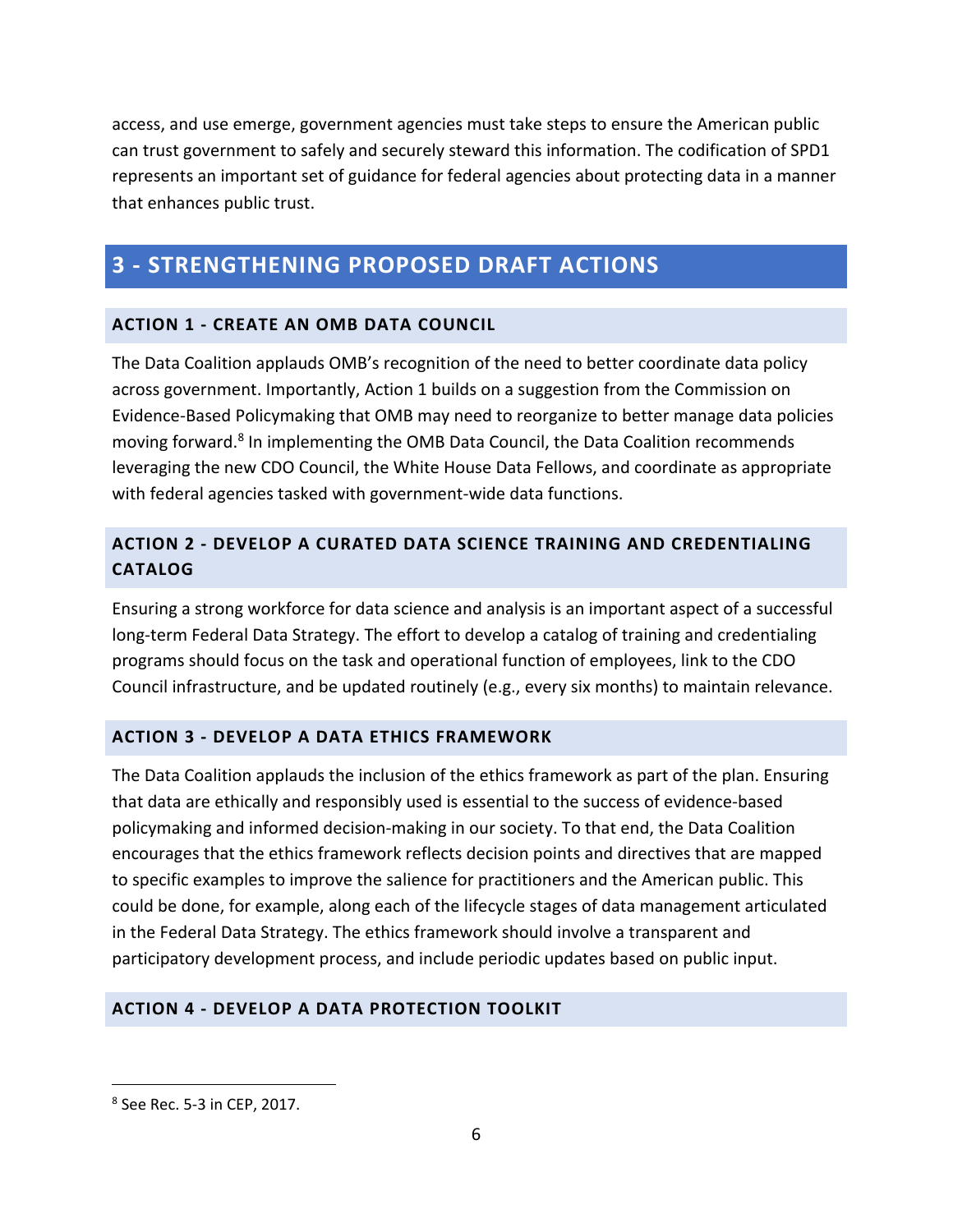The Data Coalition appreciates the development and application of a data protection toolkit, including efforts to update Statistical Working Paper 22 with corresponding guidance to federal agencies. The Evidence Act requires federal agencies to better monitor and assess the risk of reidentification of confidential records; the data protection toolkit will be an essential resource as agencies are implementing these new requirements. The Data Coalition suggests that the toolkit be closely developed in concert with the ethics framework (Action 3).

# **ACTION 5 - DEVELOP A REPOSITORY OF FEDERAL DATA STRATEGY RESOURCES AND TOOLS**

The Coalition is pleased to see the emphasis placed on the establishment of a repository as required by the OPEN Government Data Act's (P.L. 115-435, Title II) Section 3511(c)(2) requirement for a "Repository". As the Act requires, the repository should also include, or point to, established schema standards to facilitate greater harmonization across federal data assets (as the law states, the Repository should include "an online repository of tools, best practices, and schema standards to facilitate the adoption of open data practices across the Federal Government"). Since data standards are essentially agreed upon processes and rules for describing and recording the format and meaning of data so that it can be shared, exchanged, and ultimately understood, it would be appropriate to consider standards for inclusion in the Repository as a means to support the goals of open data, data sharing, and harmonization.<sup>9</sup> Additionally, the Repository's inclusion of data standards and relevant schemas will support such specific FDS Practices as "5. Prepare to Share", "20. Leverage Data Standards", "25. Coordinate Federal Data Assets", and "29. Design Data for Use and Re-Use."10

#### **ACTION 6 - PILOT A ONE-STOP STANDARD RESEARCH APPLICATION**

The proposed researcher application portal reflects an important privacy enhancement and burden reduction provision in the Evidence Act. The pilot should take efforts to ensure the benefits of proposed projects are clearly delineated and available for review by the American public. In addition, the pilot could consider approaches for qualified researchers and users to more efficiently apply to add qualified research assistants or appropriate support personnel for projects.

## **ACTION 7- PILOT AN AUTOMATED INVENTORY TOOL FOR DATA.GOV AND ACTION 8 - PILOT STANDARD DATA CATALOGS FOR DATA.GOV**

 <sup>9</sup> https://www.usgs.gov/products/data-and-tools/data-management/data-standards

<sup>&</sup>lt;sup>10</sup> See OMB Memorandum M-19-18.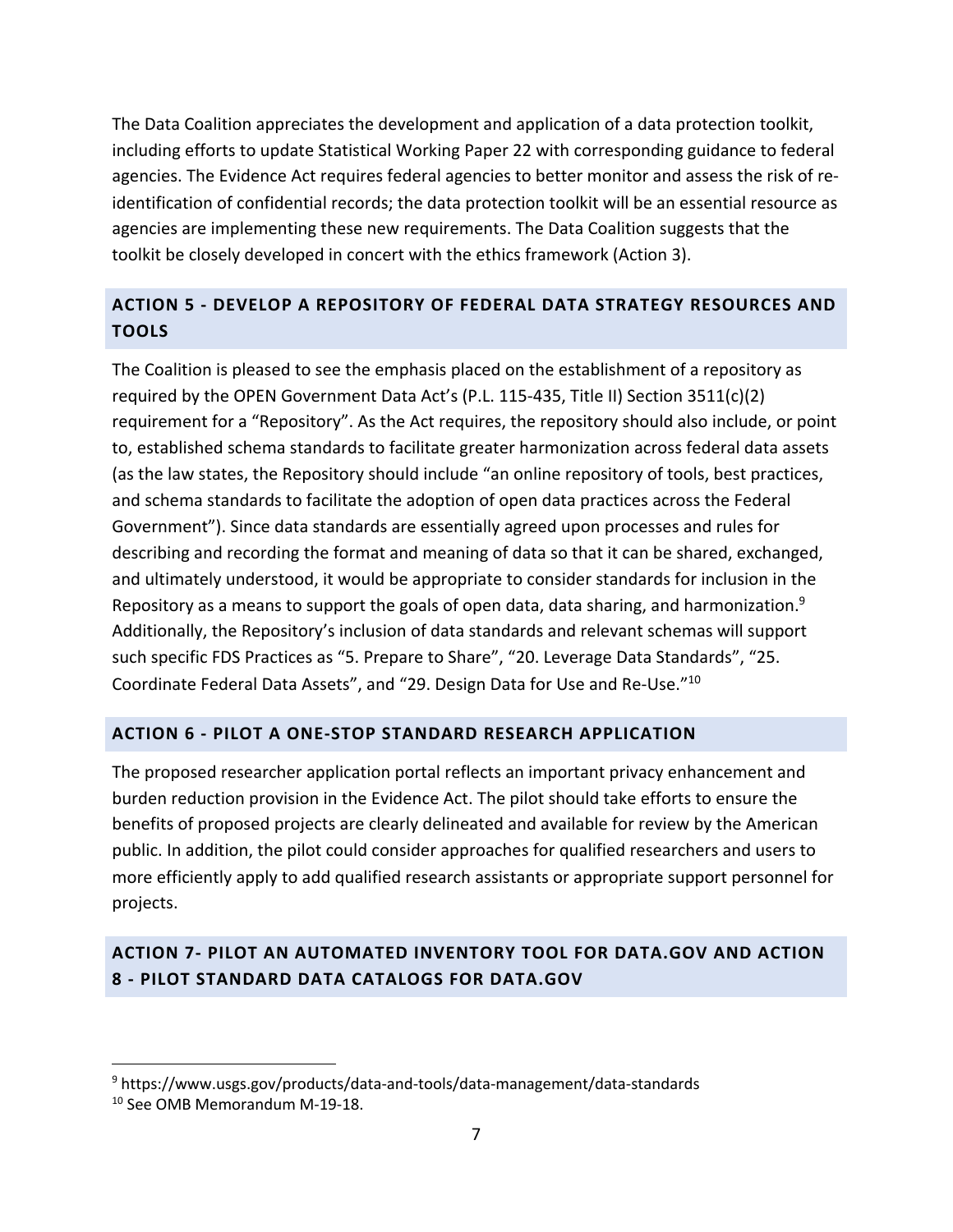Ensuring data inventories with appropriate metadata exist is a critical aspect of protecting privacy and confidentiality of microdata in the long-term. The Data Coalition appreciates the inclusion of a pilot activity for rapidly advancing the development of the data inventory requirement in the Evidence Act and OPEN Government Data Act.

#### **ACTION 9 - IMPROVE DATA RESOURCES FOR AI RESEARCH AND DEVELOPMENT**

The Data Coalition strongly supports Action 9 to improve data resources for the research and development of artificial intelligence.

#### **ACTION 10 - IMPROVE FINANCIAL MANAGEMENT DATA STANDARDS**

This Action should also address the continued implementation of the Digital Accountability and Transparency Act (DATA Act; P.L. 113-101). OMB should work with the U.S. Treasury Bureau of the Fiscal Service to create a consolidated set of recommendations addressing remaining data quality issues. Specifically, a plan should be developed to examine award systems maintained externally to agency financial systems which USAspending.gov relies on for spending information. Recommendations should be developed to assure these systems more closely integrate with legally established DATA Act management guidance, reporting processes, and data standards.

The FDS should also outline how the Administration can further leverage the U.S. Treasury maintained DATA Act Information Model Schema (DAIMS) to facilitate more automated integration with other federal performance and budget reporting. For instance, OMB's June 2018 memorandum on "Appendix A to OMB Circular No. A-123, Management of Reporting and Data Integrity Risk<sup>"11</sup> outlines a number of Financial and Non-Financial federal reporting areas which could integrate relevant data elements defined in the DAIMS data model to facilitate automated integration and informative connections across different areas of federal reporting.

Future federal reporting requirements should leverage modern standard-setting best practices to incorporate schema, taxonomy, and ontology into the data standard models. Federally maintained data standards should seek to specify the relationships and hierarchies between data elements (e.g., program activity, budget function, CFDA, Treasury Account, etc.), relevant technical specifications (e.g., text structure parameters, appropriate metadata such as time parameters), and data quality validation rules.

## **ACTION 11 - IMPROVE GEOSPATIAL DATA STANDARDS**

 <sup>11</sup> See OMB Memorandum M-18-16.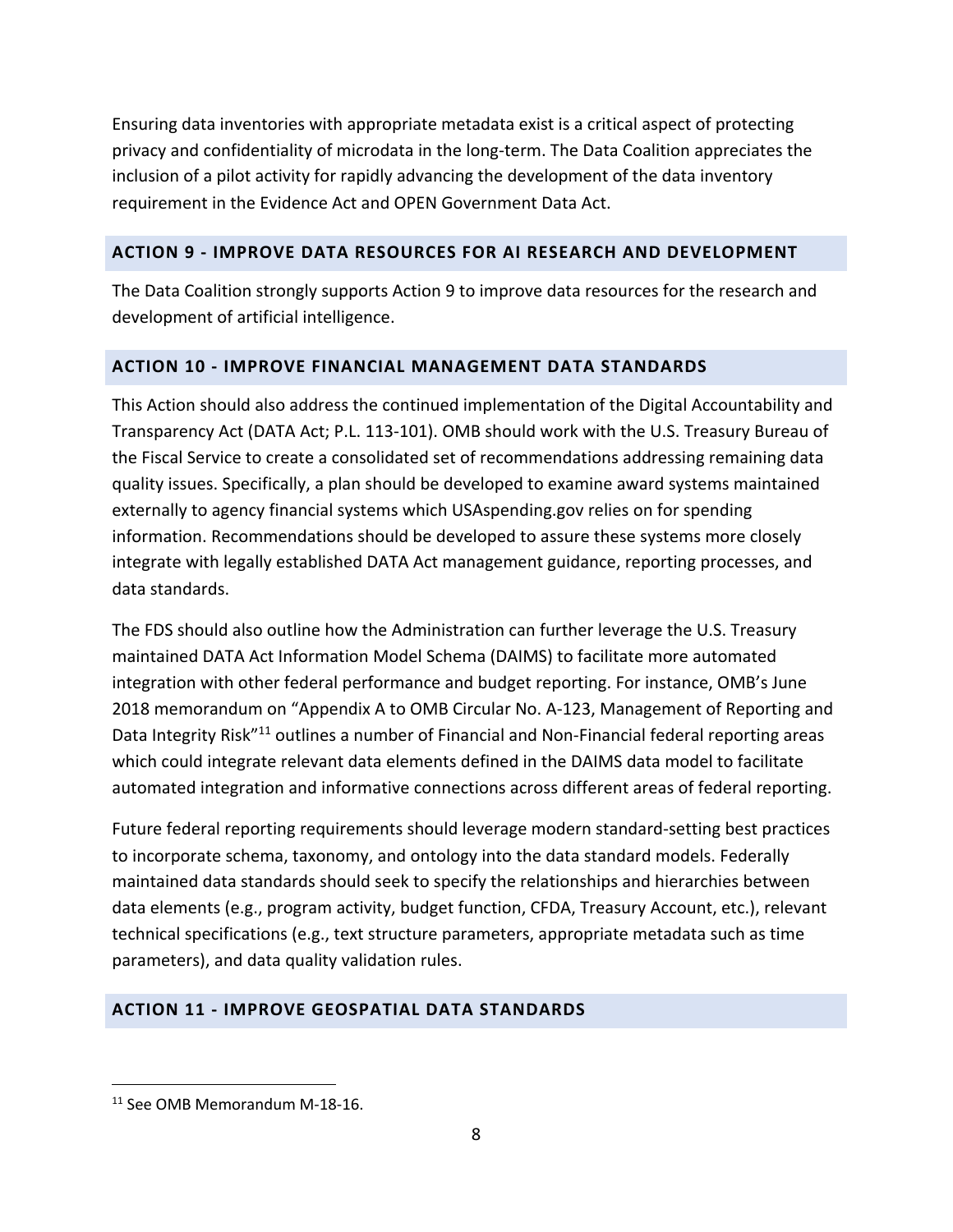The U.S. Census Bureau has routinely demonstrated the value of applying geospatial data to improve the quality and efficiency of data collection activities. The Data Coalition supports inclusion of a targeted action for the geospatial data community to develop critical standards and support implementation of the Geospatial Data Act.

#### **ACTION 12 - CONSTITUTE A DIVERSE DATA GOVERNANCE BODY**

The Coalition is pleased to see the emphasis placed on the agency Data Governance Body. It would be appropriate for the OMB Data Council to provide recommended models for the agency CDOs to establish these governance bodies based on the agencies that have already established such committees. Agency data governance bodies should have an expectation to interface with the CDO Council to share similar mission related data challenges and best practices across the government (e.g., grant making and federal assistance, regulatory enforcement, information collections and statistical analysis, R&D, fund administration, etc.).

#### **ACTION 13 - ASSESS DATA AND RELATED INFRASTRUCTURE MATURITY**

This action should propose a model for how the CDO can accomplish this work while leveraging existing resources maintained by the agency CIO. A data maturity assessment model, such as the internationally recognized Data Management Capability Assessment Model (DCAM)<sup>12</sup>, should be recommended to agencies to assure a consistent approach and manner for expressing the findings. The CDO Council should be encouraged to establish a Working Group to consider thematic results which might require coordinated, government-wide projects or resources. Additionally, the GSA team responsible for the Repository should be integrally involved in this process.

## **ACTION 14 - IDENTIFY OPPORTUNITIES TO INCREASE STAFF DATA SKILLS**

The assessment of staff data skills is an important attribute of ensuring government's workforce can meet emerging data needs. To support agencies in conducting such assessments, consideration could also be given to including additional questions as a supplement to the annual Federal Employee Viewpoint Survey.

#### **ACTION 15 - IDENTIFY DATA NEEDS TO ANSWER KEY AGENCY QUESTIONS**

This action must be clearly connected to the learning agendas and evidence-building plans required of agencies by the Evidence Act and articulated in OMB Circular A-11. The action plan

 <sup>12</sup> https://edmcouncil.org/page/aboutdcamreview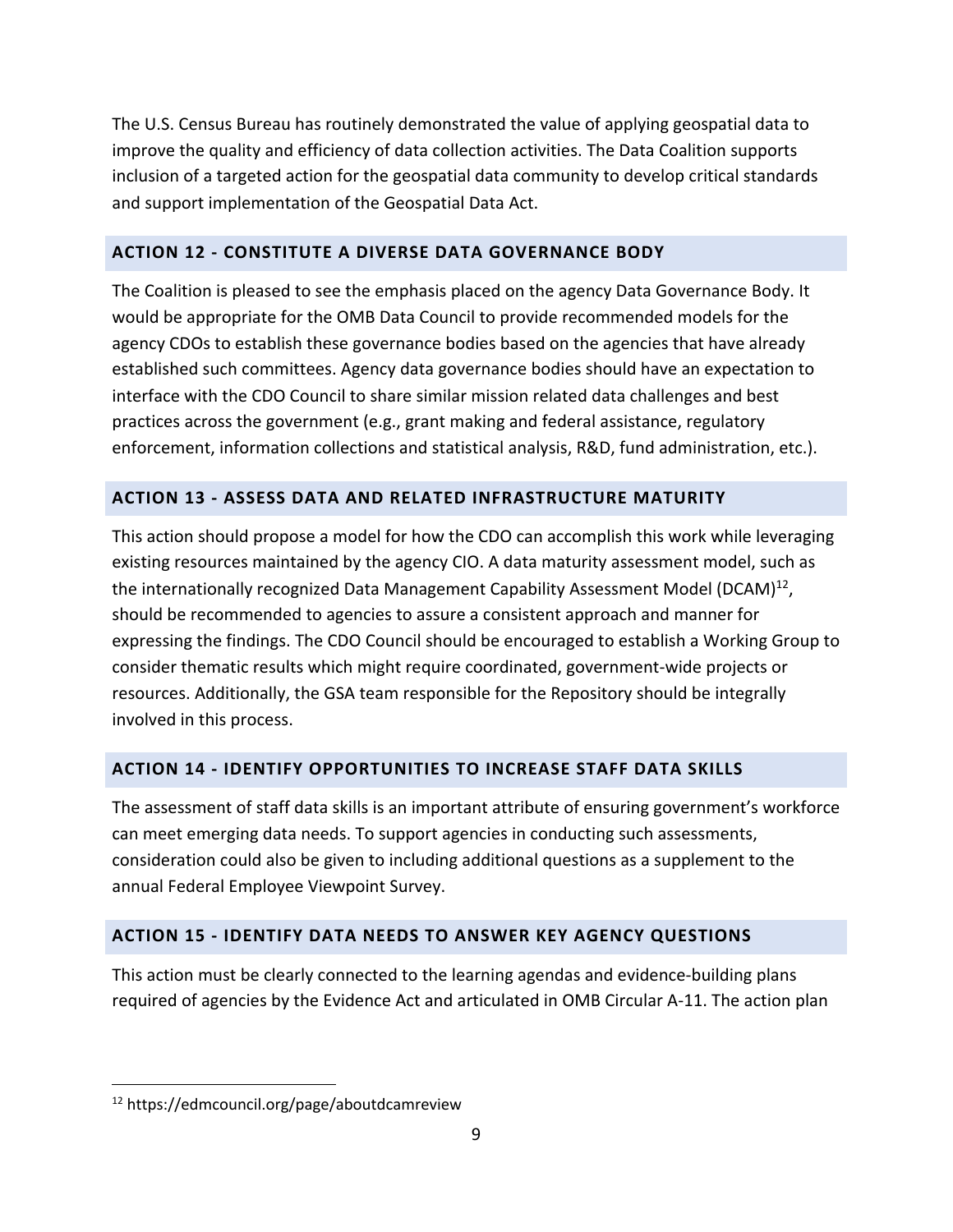could also articulate that the August 2020 deadline is intended to precede the final submission of interim learning agendas, due to OMB in September 2020.<sup>13</sup>

The Evidence Commission's recommendation for establishment of a learning agenda indicated that a key benefit is the identification of knowledge gaps, then determinations of how to align existing data resources (including potential sharing of data) and new data collection activities to address key questions. Agency leaders must ensure the development of learning agendas<sup>14</sup> and identification of data needs is not limited to currently collected data or data 'owned' by a single agency or organizational unit.

The development of learning agendas should also involve stakeholder feedback beyond the government agency. The Data Coalition and its members look forward to supporting meaningful progress on this action.

#### **ACTION 16 - IDENTIFY PRIORITY DATASETS FOR AGENCY OPEN DATA PLANS**

Efforts to implement this action should consider the priority data identified by the Evidence Commission as a starting point for engagement with stakeholders.<sup>15</sup> The Data Coalition and its members recognize that it would be infeasible for all eligible information to be made accessible as open data over the next year, and we strongly encourage agencies to prioritize implementation of this provision of the OPEN Government Data Act, in consultation with key stakeholders and data users.

In addition, the Data Coalition strongly recommends that the administration prioritize enabling improved access to income and earnings data, with supporting privacy and confidentiality protections.16 Devising strategies to improve open data access for some components of this information and ensuring these data are captured in enhanced data inventories will be a critical component to successfully using this information to determine whether a vast number of federal programs are achieving their intended outcomes.

# **5 - COMMENTS ON IMPLEMENTATION RESOURCES**

Without question the actions in the Draft Action Plan will require resource reallocations across government to be fully successful. The Data Coalition recommends OMB issue an additional FY 2020 budget request to Congress to support the establishment, organization, and

 <sup>13</sup> See OMB Circular A-11 (2019).

<sup>14</sup> CEP, 2017.

<sup>15</sup> CEP, 2017; Appendix D.

<sup>&</sup>lt;sup>16</sup> See also discussion of Rec. 2-6 in CEP, 2017.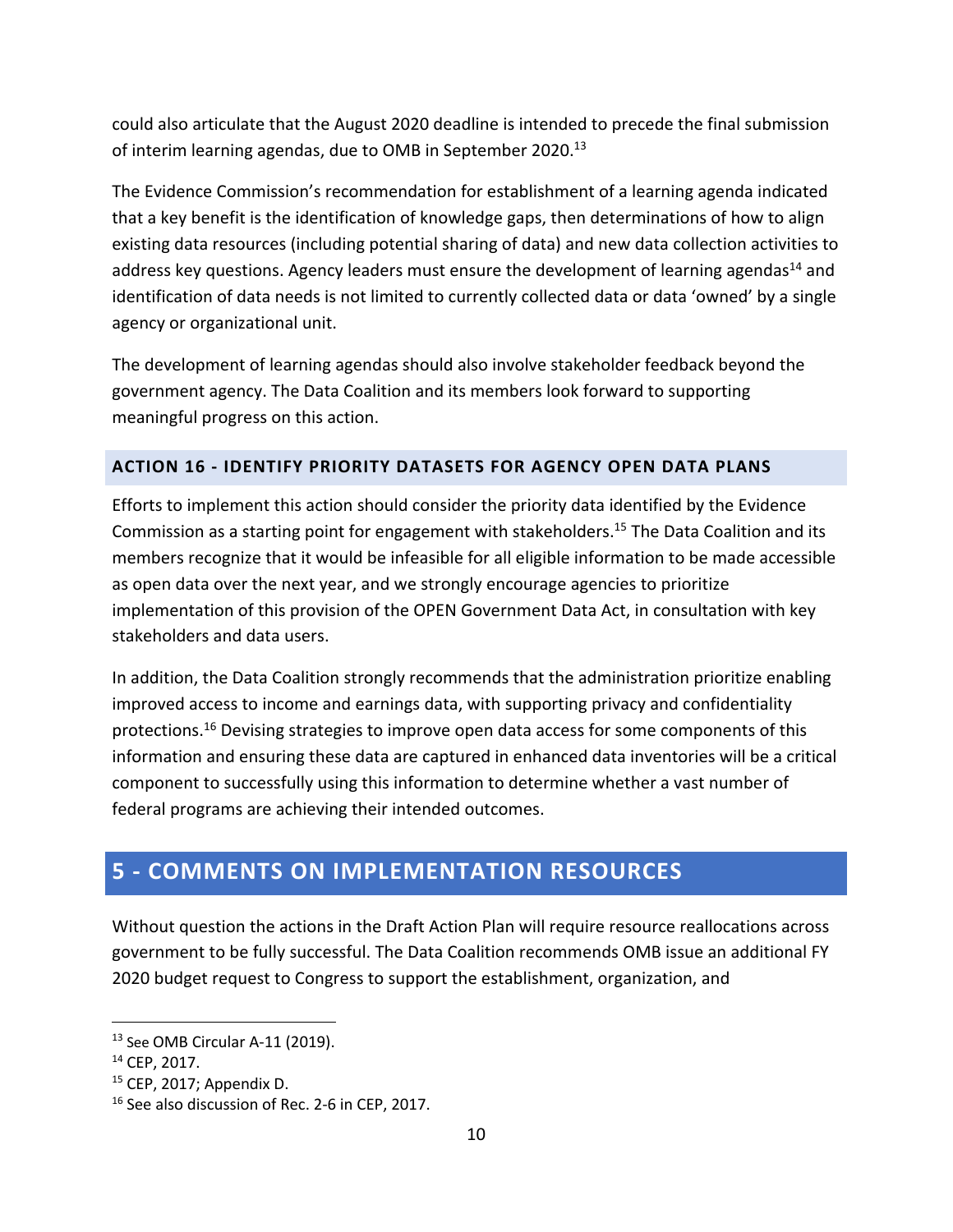empowerment of new leadership positions, including the Chief Data Officers, Chief Evaluation Officers, and Statistical Officials, in addition to developing and apportioning any necessary reprogramming or reallocations in the current fiscal year. Such a request should be based on OMB's assessment of the resource needs in the short-term.

As part of the Action Plan and upcoming budget guidance for the FY 2021 budget, OMB should also encourage agencies to assess resources needs for implementing the Evidence Act. The Data Coalition strongly recommends agencies share resource requests with OMB for the FY2021 Budget when submitting annual requests to OMB in September 2020; we further strongly recommend OMB develop a pool of resources or a new targeted interagency budget account that can be used for supporting targeted needs in the FY2021 budget process.

OMB should also direct the new OMB Data Council to explore potential updates to OMB Circular A-25 to ensure fee mechanisms align with the current guidance, consider development of Evidence Incentive Funds as recommended by the U.S. Commission on Evidence-Based Policymaking,<sup>17</sup> and consider how government can apply flexibilities in procurement processes to achieve additional efficiencies.<sup>18</sup>

# **6 - OTHER GENERAL COMMENTS**

#### **STATE AND LOCAL GOVERNMENT PARTICIPATION**

The action plan appears to skirt the issue of the role state and local governments play in supporting federally-funded but locally-implemented programs. Additional attention should be given to ensuring a collaborative and participatory process for co-implementers of key government data activities.

#### **IDENTIFY "RESPONSIBLE INDIVIDUALS"**

The draft action plan appropriately identifies agencies the actions will be assigned to. However, as we have learned through decades of implementing management activities in government, such as the Government Performance Results Act Modernization Act of 2010, a more effective strategy is to identify individual senior leaders who can be held responsible both inside government and publicly for achieving the intended goal.19

<sup>&</sup>lt;sup>17</sup> See discussion in Rec. 5-5 of CEP, 2017.

<sup>&</sup>lt;sup>18</sup> See discussion in Rec. 5-4 of CEP, 2017.

<sup>&</sup>lt;sup>19</sup> Nick Hart and Katherine Newcomer. Presidential Evidence Initiatives: Lessons Learned from the Bush and Obama Administrations. Washington, D.C.: Bipartisan Policy Center, 2018.